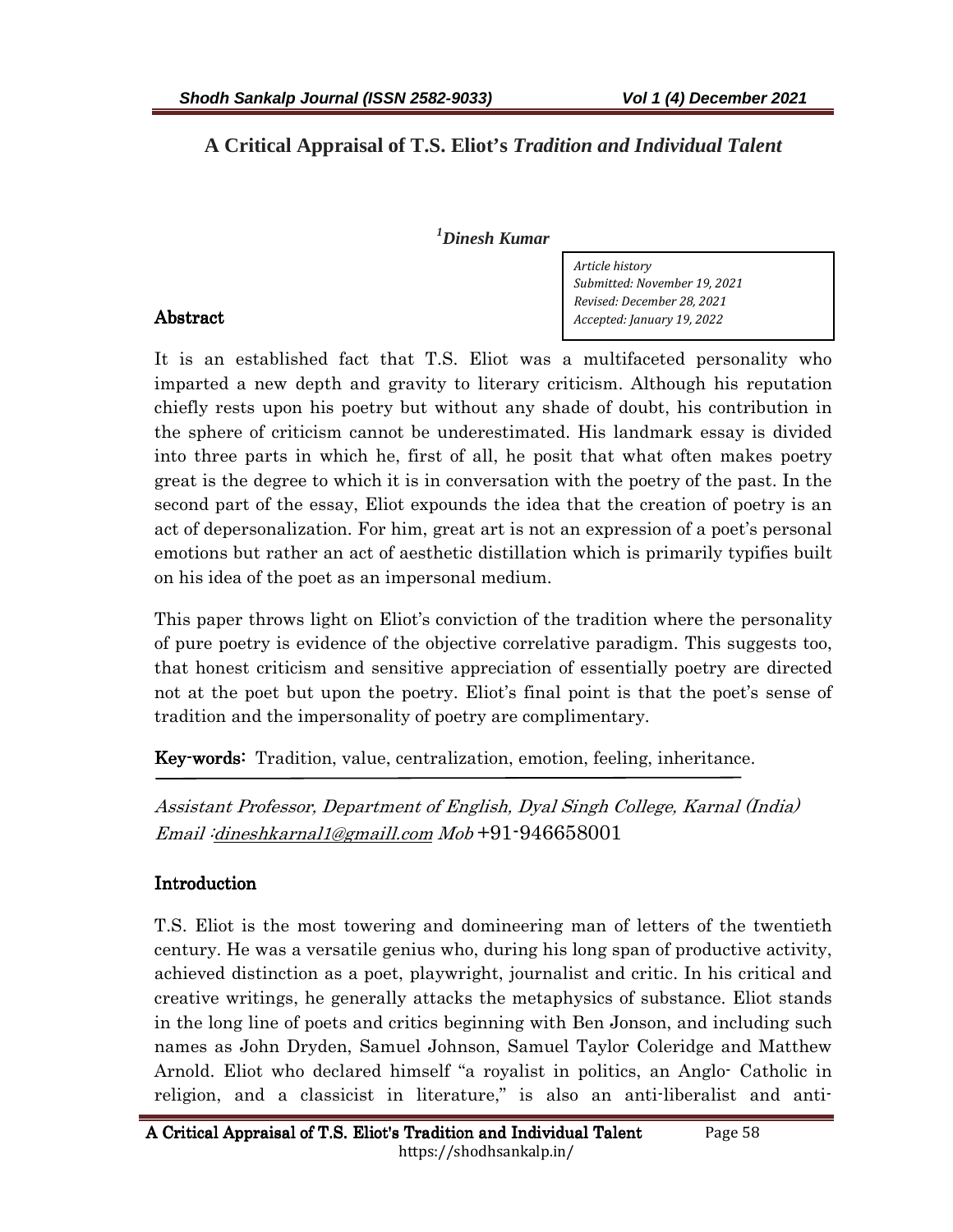individualist who attaches great value to tradition and treats poetry as an impersonal art.

 Eliot's essay, Tradition and the Individual Talent was first published in The Egoist (1919) and later in his book of criticism, The Sacred Wood (1920) as a critical article which became the *locus classicus* of modern criticism. It is generally hailed as the unofficial manifesto of Eliot as a critic, and a declaration of creed and these principles are the bases of all his subsequent criticism. In the essay, Eliot discusses some vital problems of literature in a sustained manner. He reorients the term 'tradition' and gives it a wider significance by reconciling tradition with the individual's talent. The idea of tradition, he pleads, is concerned both with literary creation and literary criticism. He challenges the notion that a poet should be praised in proportion to his originality because it apart from tradition a poet is mere a phantom. A poet, according to Eliot, must have not only the sense of the past but of its presence also. No poet and no artist has a complete meaning. A poet must, therefore, flow in the main current of literature, but tradition does not mean a blind adherence to the ways of previous generations.

The existing order is complete before the new work arrives; for order to persist after the supervision of nobility, the old existing order must be if even so slightly altered as the author says: "Every great poet like Virgil, Dante or Shakespeare add something to the literary tradition out of which the future poetry will be written." (Eliot, *Tradition and Individual Talent*, 41)

The poet's rendition be examined critically and only the significant in it should be acquired so, the sense of tradition does not mean that the poet should know only a few poets whom he admires. A sense of tradition means consciousness "of the main current which doesn't all flow invariably through the most distinguished reputations." (Eliot, Tradition and Individual Talent, 39)

 According to Eliot, a poet must allow his poetic sensibility to be shaped and modified by the past; his emotions and passions must be depersonalized; he must, in other words, be as impersonal and objective as a scientist. The personality of a poet, Eliot insists, is not important; but his sense of tradition is. Thus, a poet's personality is merely a medium having the same significance as the catalytic agent in which a chemical reaction takes place. That is why, the poet holds that "honest criticism and sensitive appreciation is directed not upon the poet, but upon the poetry." (Eliot, Tradition and Individual Talent, 37)

In this way, a poet's mind speculates consistently to form emotions and experiences into new wholes, but even in these new combinations there is no sign of the poet's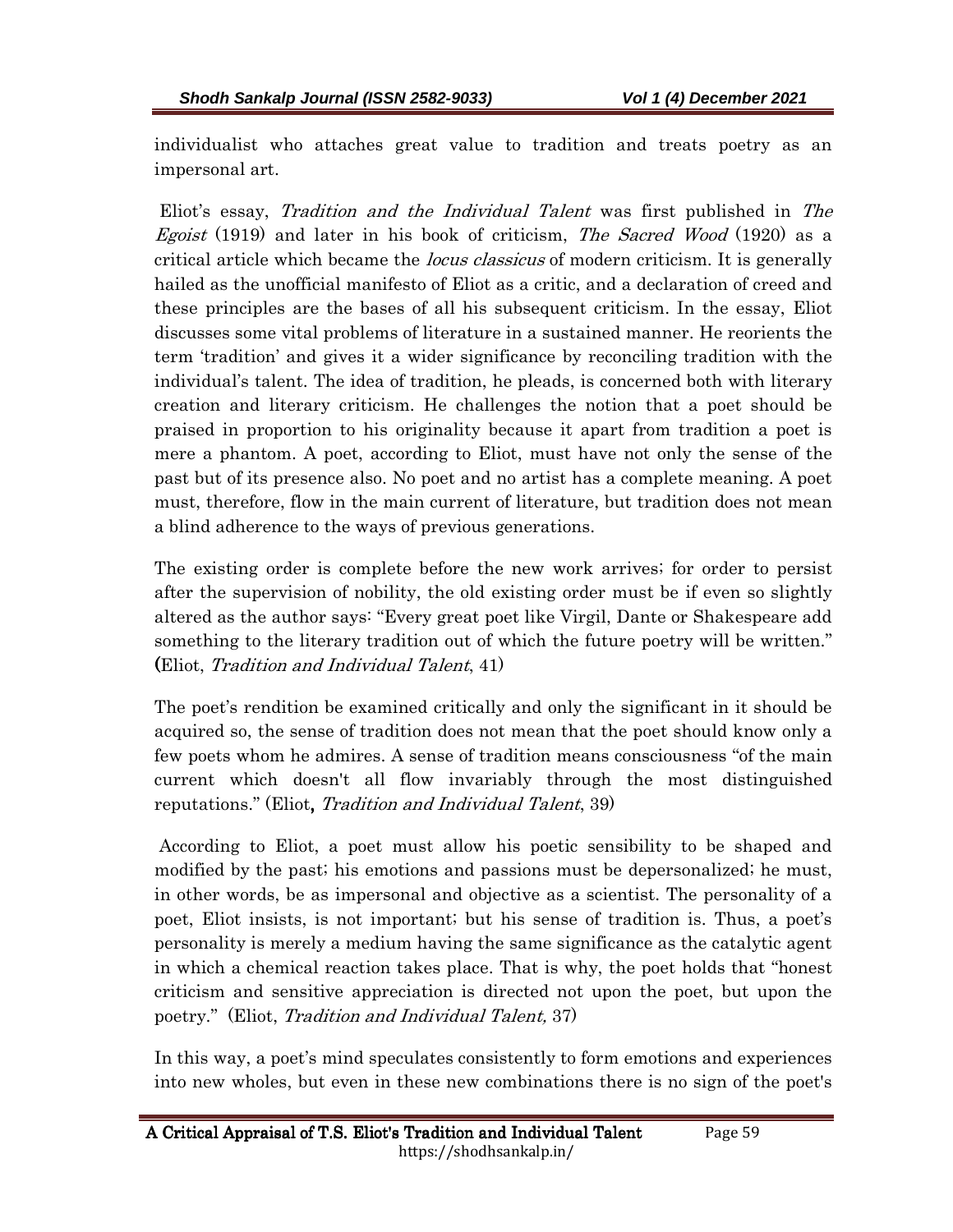mind just as the newly formed sulfuric acid does not contain any trace of platinum.

The essay, *Tradition and Individual Talent*, is a frontal attack on the central poetics of English Romantic Poetry which holds that poetry is the product of the poet's inspiration. Contrarily, Eliot compares the poet's mind to a jar in which are stored numberless feelings and emotions which remain there in an organized chaotic form till, "all the particles which can unite to form a new compound are present together." (Eliot, Tradition and Individual Talent, 43)

 There is always a difference between the artistic emotion and personal emotions of the poet for example, John Keats' famous *Ode to Nightingale* contains a number of emotions which have nothing to do with the nightingale.

 Eliot rejects Wordsworth's theory of poetry having its origin in "emotions recollected in tranquility," (Wordsworth, Preface to Lyrical Ballads, 345) and points out that in the process of poetic composition there is neither emotion nor recollection, nor tranquility. Eliot's virulent attack on the romantic theory of poetry inherent in the fact that "Poetry is not a turning use of emotion, but an escape from emotion; it is not the expression of personality, but an escape from personality." (Eliot, Tradition and Individual Talent, 40).

## **Conclusion**

 Eliot's stress on tradition is well founded. A poet can know what is to be done only, if he requires the sense of tradition, the historic sense which makes him conscious not only of the present. The essay, *Tradition and the Individual Talent* has a great significance in the history of literary criticism. It turned upside down the critical tradition of the whole English speaking world. It brought an end to the Romantic era of both poetry and criticism and marked the revival of classicism of the eighteenth century. The modern age, the fragmented, alienated modern age requires tradition to grow to root itself. Here Eliot's demand of the historic sense in a writer sounds like an emergency all and marks a significant turning point in the received poetics of poetry and literary criticism.

#### Acknowledgement

The authors are thankful to the anonymous referees of the journal for their handy suggestions to improve the quality of the article.

## Declaration of Conflict of Interest

The authors declared no potential conflicts of interest with respect to the research, authorship, and/or publication of this article.